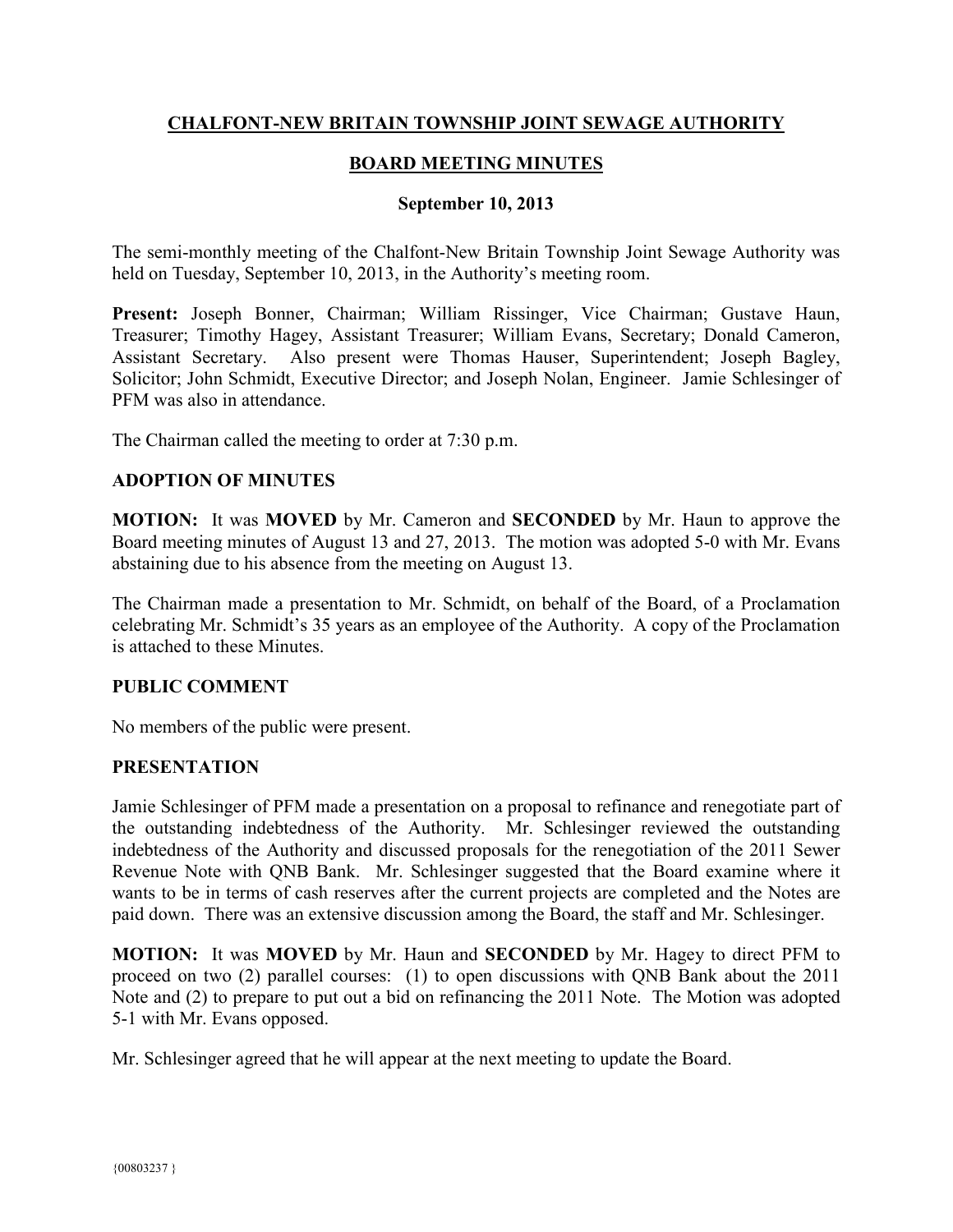# **REPORTS OF OFFICERS**

There were no reports from Officers.

# **COMMITTEE REPORTS**

There were no Committee reports presented.

Mr. Schlesinger left the meeting at approximately 8:20 p.m.

# **EXECUTIVE DIRECTOR'S REPORT – John E. Schmidt**

Mr. Schmidt presented the 2012-13 Year End Budget Report. The Report containing the final numbers was distributed to the Board. Mr. Schmidt reviewed the revenues for Fund 1 received at 102% of that budgeted, the expenses in Fund 2 and the Capital Projects in Fund 3. A question was asked whether the conveyor for the silo is now working, and the answer was that it is now working. Mr. Schmidt reviewed the various Fund 3 Projects which have been completed.

Mr. Schmidt indicated that he would like to delay the appearance of the auditors until October because of a delay in delivery of the auditor's report. The Board reached a consensus to delay the presentation by the auditors until October.

There was a brief discussion regarding the revenues received for tapping fees.

Mr. Schmidt reported that he and the Borough members from the Authority had a meeting with Borough Council immediately prior to tonight's Board meeting. The Borough had a few questions which were answered by those in attendance.

Mr. Schmidt distributed copies of a New Britain Township Newsletter article about the Authority which appeared in the Fall/Winter 2013 Newsletter.

Mr. Schmidt reported that the Authority's credit card program has been progressing during the Summer. Mr. Schmidt reported 17 uses of the credit card option for payment in May, 24 in June, 33 in July and 45 in August.

## **ENGINEER'S REPORT – Joseph Nolan, P. E.**

Mr. Nolan reported on progress on the Phase II portion of the Expansion and Upgrade Project. He was presenting two (2) pay estimates this evening, one (1) from the General Contractor consisting of an invoice for \$55,280.50 which would, once authorized, amount to the General Contractor having been 71% paid for work on the contract so far. Mr. Nolan reported that he expects the project to be on time for in order for Tanks A and B to be online by December.

The second pay estimate is from the Electrical Contractor for \$35,055.00. If authorized, the Electrical Contractor will have been paid for 40% of the Electrical Contract so far. Mr. Nolan explained that much of the costs for the Electrical Contractor are hooking up equipment and motor control centers. The motor control centers are expected to be delivered this week. Much of the Electrical Contractor's work involves installing the motor control centers and electric for the inflow pump station.